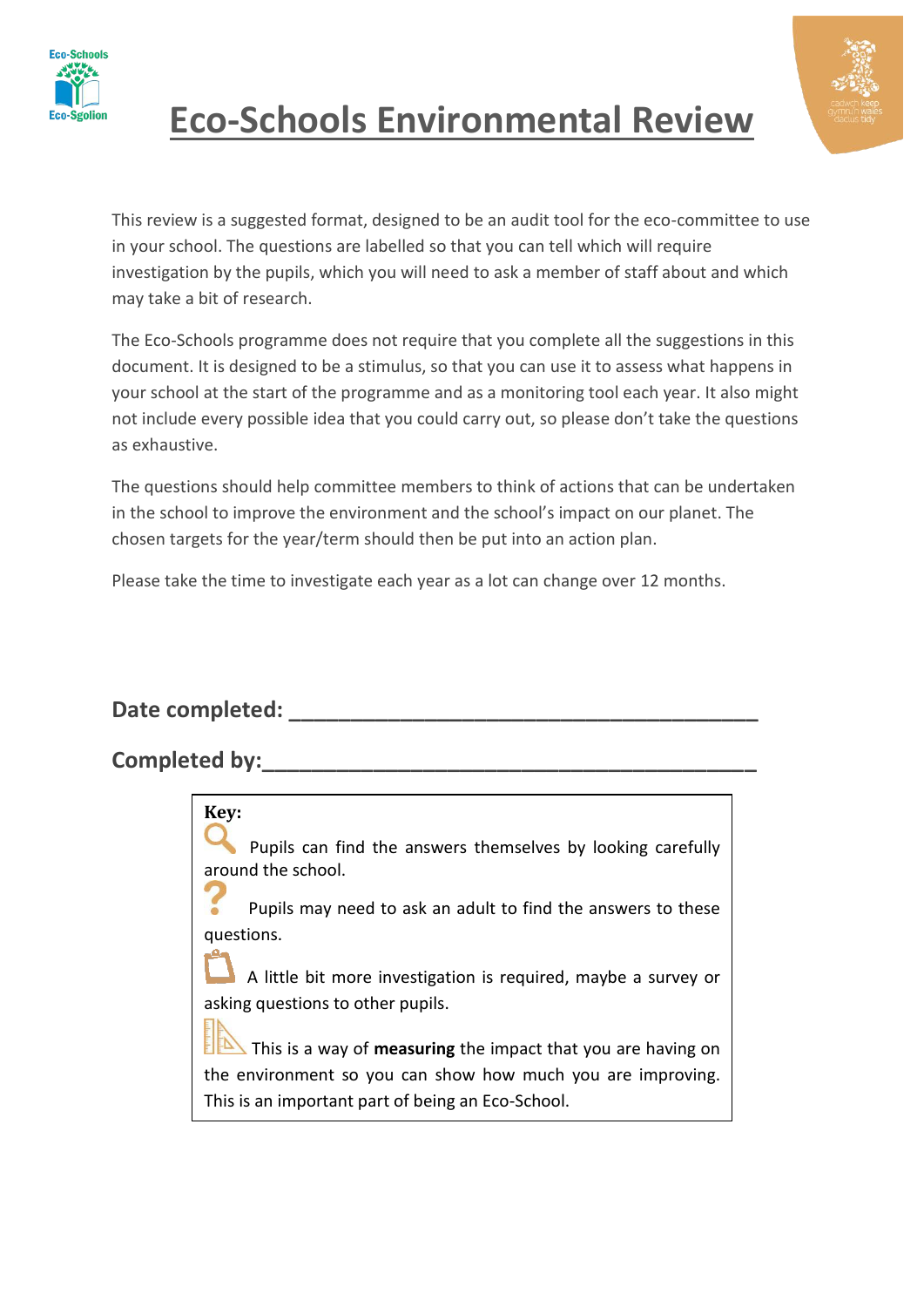

# **Global Citizenship**



These questions supplement the Global Perspective questions that run throughout the rest of the review. You can consider those as well as the questions below when reviewing your overall Global Citizenship coverage.

| Are all pupils aware of and have undertaken work projects linked to the<br>Global Goals?                           |              | Yes        | No        |
|--------------------------------------------------------------------------------------------------------------------|--------------|------------|-----------|
| Do you link with pupils from another country to discuss environmental<br>or global challenges?                     | يي.          | Yes        | No.       |
| Do the teachers have Fair Trade tea and coffee in the staffroom?                                                   |              | <u>Yes</u> | <u>No</u> |
| Are there any other Fair Trade products used in school? (fruit juice,<br>footballs, bananas)                       |              | Yes        | No.       |
| Do you take part in the Fair Trade Schools programme?                                                              |              | <u>Yes</u> | No.       |
| Are there games from other countries for pupils to use during break<br>time or in class?                           |              | <u>Yes</u> | No.       |
| Do you have any visitors from the local community to talk about local or<br>global issues?                         | 2            | Yes        | No.       |
| Are pupils aware of their Rights and Responsibilities (linked to the UN<br>convention on the Rights of the Child)? |              | Yes        | No.       |
| Do you have resources from other countries e.g. Clothing to dress up /<br>artefacts / musical instruments/books?   | $\mathbf{O}$ | <u>Yes</u> | No.       |
| Do you have any whole school awareness days linked to international<br>issues?                                     | ?            | Yes        | No.       |
| Do school meals ever include food from other cultures/countries?                                                   | ?            | <u>Yes</u> | No.       |
| Have pupils learned about how other countries are becoming more<br>sustainable or helping our planet?              |              | <u>Yes</u> | No.       |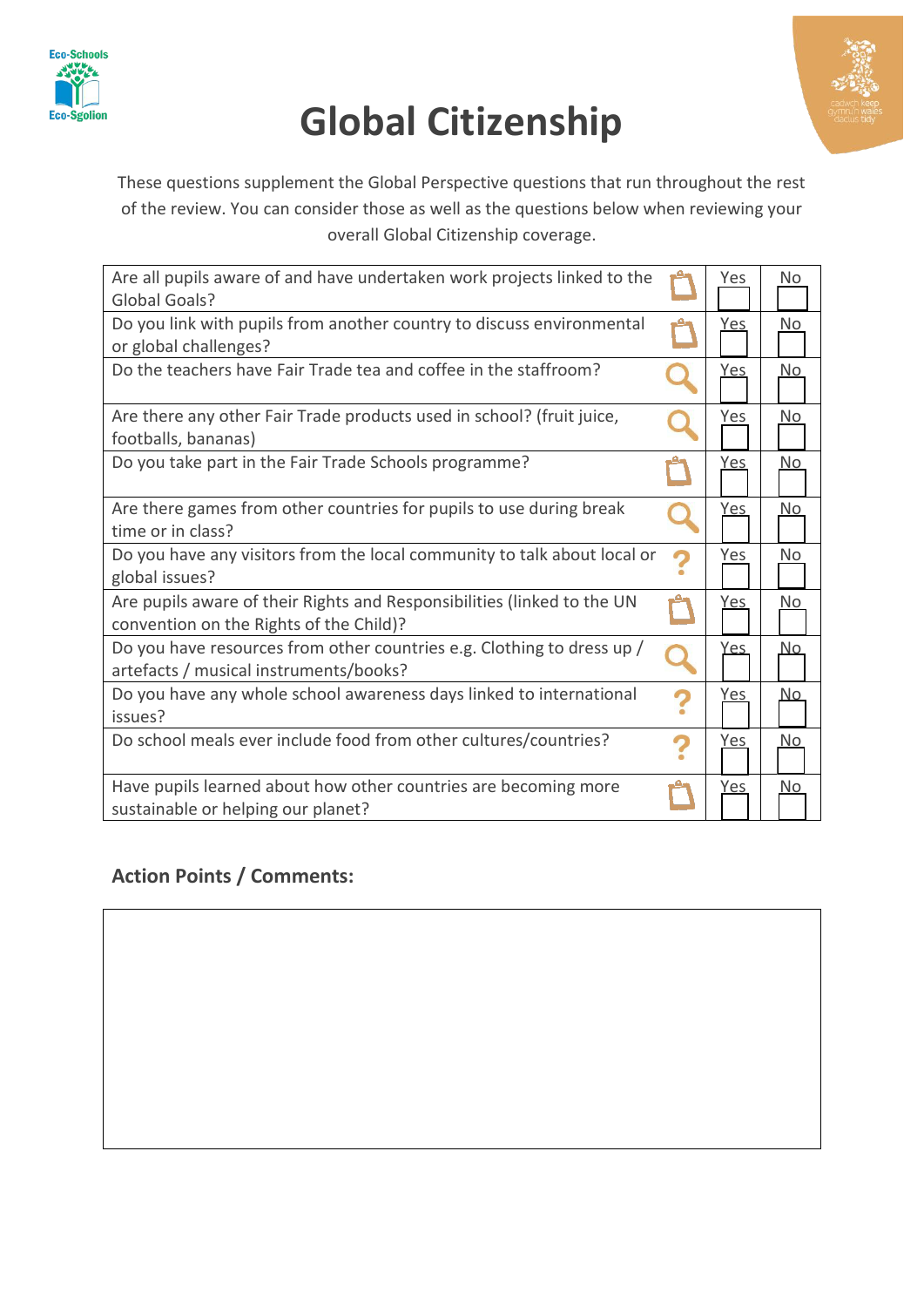



| Does the school have a clear policy on litter? | Yes | No |
|------------------------------------------------|-----|----|
|                                                |     |    |

#### **Around your school**

| Is the inside of the school free from litter?                                                   | Yes        | No.     |
|-------------------------------------------------------------------------------------------------|------------|---------|
| Are the school grounds free from litter?                                                        | Yes        | No.     |
| Are there enough bins around the school grounds?                                                | <u>Yes</u> | No.     |
| Are the bins in the right places?                                                               | Yes        | No.     |
| Are the bins suitable? E.g. does the litter blow out or are they too<br>small/big?              | Yes        | No.     |
| If litter is present, is it coming from pupils in school or from outside<br>the school grounds? | School     | Outside |
| If there are problem areas, where are they?                                                     |            |         |
| What types of litter do you primarily find? (gum, bottles, crisp<br>packets etc)                |            |         |
| Do you keep a record of what, where, when and amount of litter<br>found?                        | Yes        |         |

### **In your Community**

| Is the area around your school litter free?                      | Yes | No |
|------------------------------------------------------------------|-----|----|
| s your community generally litter free?                          | Yes |    |
| Are there enough bins in the community?                          | Yes | No |
| Does the school help to keep the community clean?                | Yes | No |
| If there are problem areas, where are they?                      |     |    |
| What types of litter do you primarily find? (gum, bottles, crisp |     |    |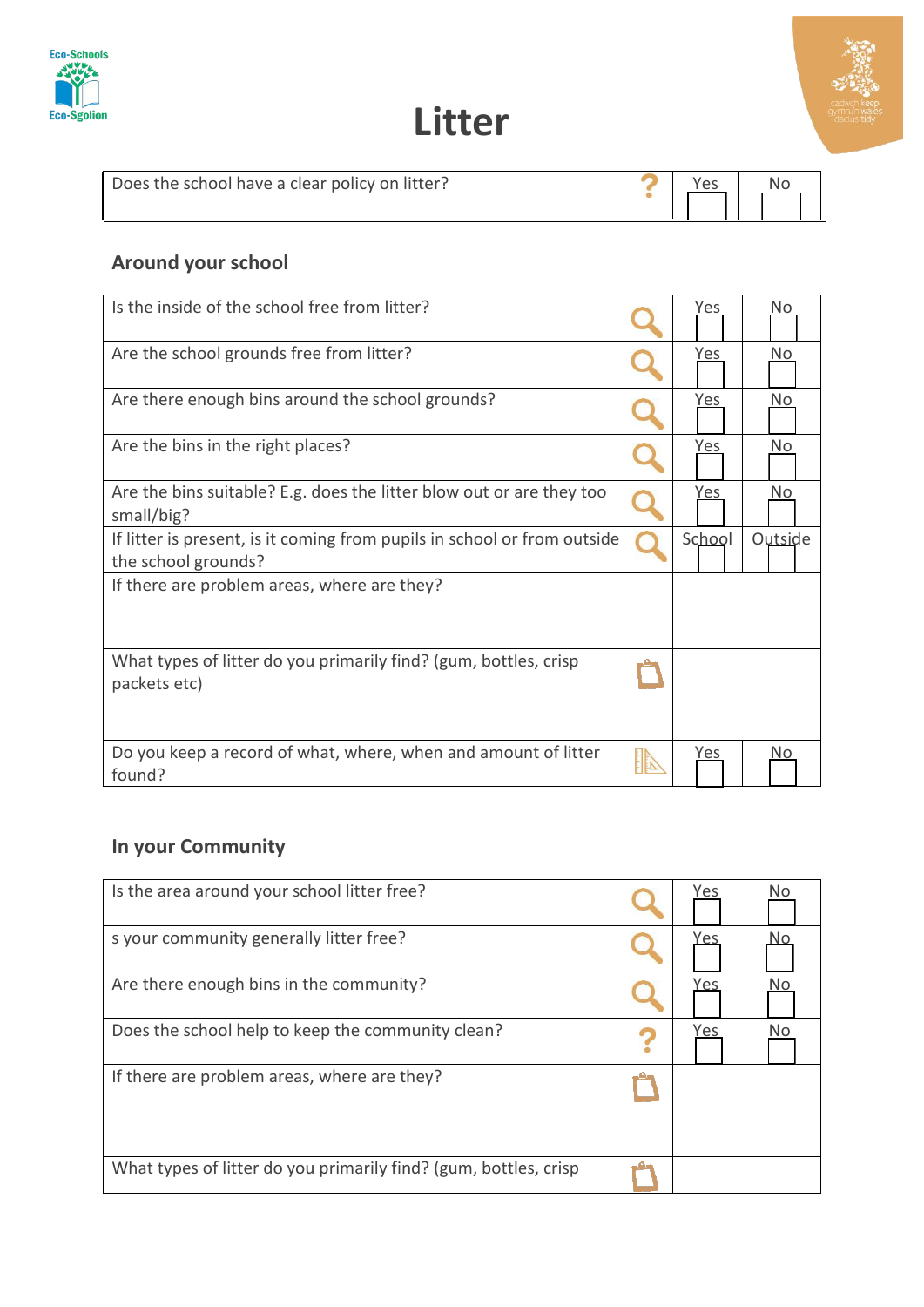



Number of bags collected in last community litter pick

### 

#### **Global Perspective**

| Do all pupils know the problems caused to the environment and<br>wildlife by dropping litter? | Yes | No |
|-----------------------------------------------------------------------------------------------|-----|----|
| Have you investigated how your litter impacts on the marine<br>environment?                   | Yes |    |
| Have you investigated litter problems or solutions from other<br>countries?                   | Yes | No |
| Have you linked any of your litter actions to the Global Goals?                               | Yes |    |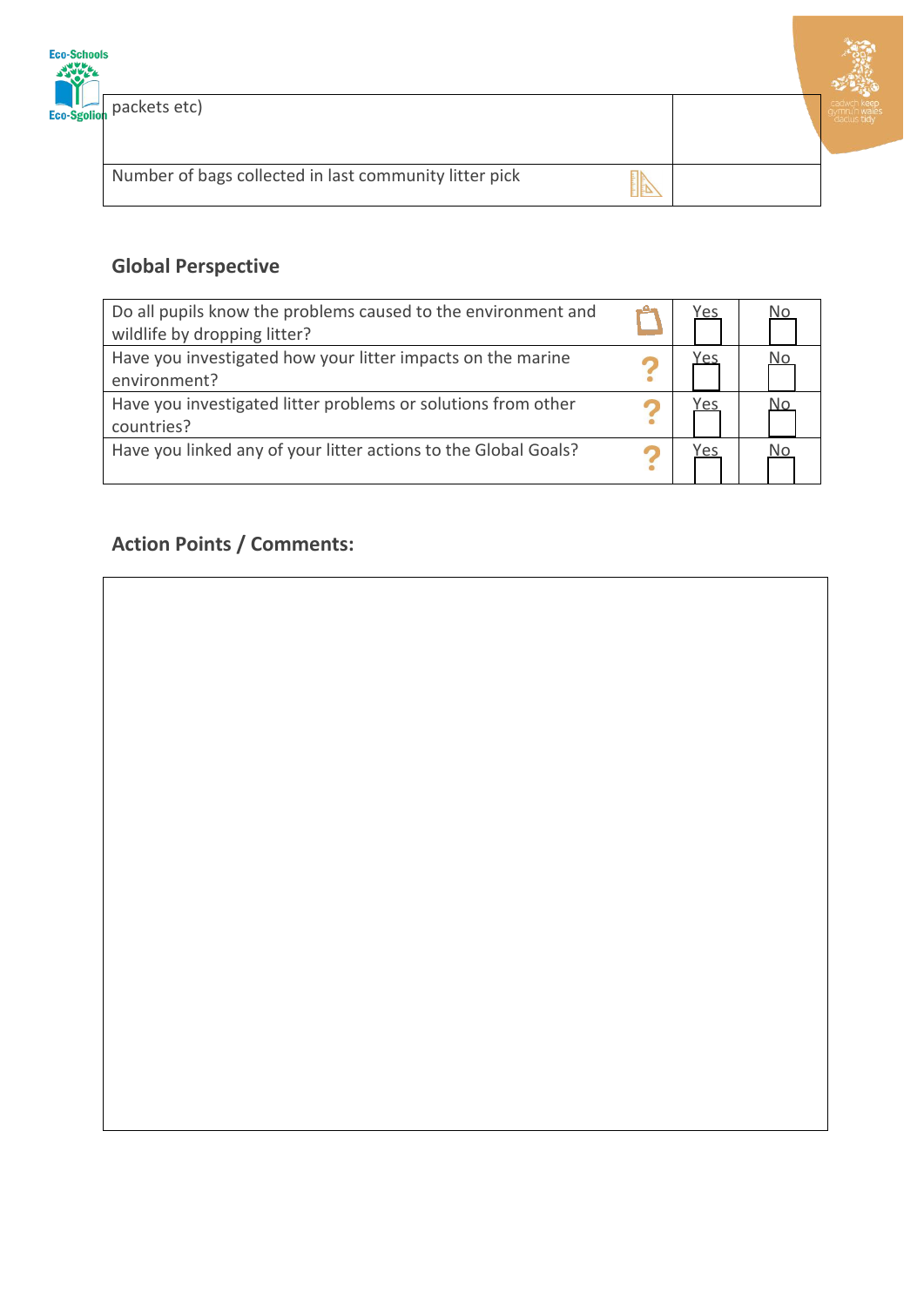

# **Waste Minimisation**



| Do you always follow the waste hierarchy by reducing before         | Yes |  |
|---------------------------------------------------------------------|-----|--|
| reusing and recycling?                                              |     |  |
| Does anyone check how much waste you are preventing from            | Yes |  |
| going to landfill sites?                                            |     |  |
| If yes, what percentage of waste is being diverted from landfill by |     |  |
| your school in the last year:                                       |     |  |

#### **Around the school - Reduce**

| Does the school use email to send newsletters?                   |   | Yes | No  |
|------------------------------------------------------------------|---|-----|-----|
| If you send letters, is it one per family?                       |   | Yes | No  |
| Do teachers photocopy back to back when they can?                |   | 'es |     |
| Do pupils bring their packed lunch in reusable containers?       |   | res | No. |
| Does the school encourage pupils to use reusable drinks bottles? | 2 | Yes | No. |
| Do teachers store documents electronically where practical?      |   | Yes | N٥  |
| Has the school surveyed food waste at lunch time?                |   | Yes | No  |

#### **Reuse**

| Is paper always used on both sides before it is recycled?               | res        |     |
|-------------------------------------------------------------------------|------------|-----|
| Is scrap paper made into useful notebooks?                              | Yes        | No. |
| Are envelopes reused in the office?                                     | <u>Yes</u> | Nο  |
| Are exercise books made from recycled paper?                            | Yes        | No. |
| Are the toilet paper and hand towels made from recycled paper?          | Yes        | No  |
| Does the office and photocopier use recycled paper?                     | Yes        | Νo  |
| Do you have a swap shop for school uniform/games/<br>books/DVDs?        | Yes        | Nο  |
| Do you have an upcycling programme in school or the local<br>community? | Yes        | Νo  |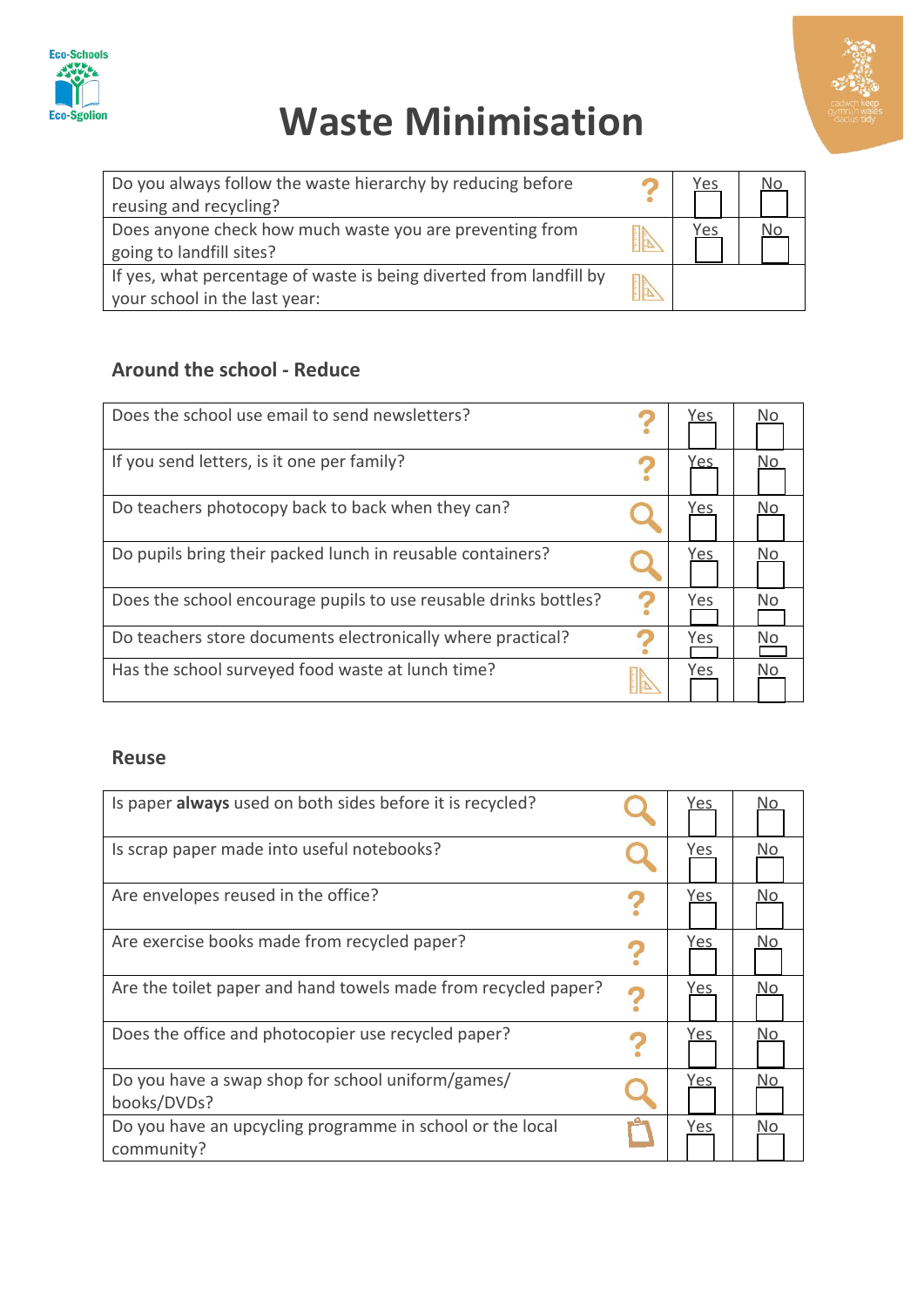



| Which of the following do you recycle? (tick all that apply)                                                                 |            |     |
|------------------------------------------------------------------------------------------------------------------------------|------------|-----|
| Cardboard<br>Plastic<br>Clothing/Material<br>Paper<br>Cans<br>Cooked food<br>Phones<br>Glasses<br><b>Batteries</b><br>Stamps |            |     |
| Ink Cartridges<br><b>Waste Electrical Equipment</b>                                                                          | Pens       |     |
| Do you have a compost bin/area that is in use?                                                                               | Yes        | No. |
| Is the compost made up of a mix of 'wet' and 'dry' materials?                                                                | Yes        | No. |
| Does the kitchen recycle their waste?                                                                                        | <u>Yes</u> | No. |
| Are there enough recycling bins around the school?                                                                           | Yes        | No. |
| Do the recycling bins always have the right things in them?                                                                  | Yes        | Nο  |
| Do you actively look at reducing your recycling as well as your<br>general waste through reducing and reusing?               | Yes        | No. |

#### **In your Community**

| Has the school explored how well local shops/businesses<br>reduce/reuse/recycle?      | <u>Yes</u> | Νo |  |
|---------------------------------------------------------------------------------------|------------|----|--|
| Has the school run any project to help families reduce, reuse and<br>recycle at home? | <u>Yes</u> |    |  |

#### **Global Perspective**

| Does everyone in the school know why you are trying to reduce<br>waste?                | Yes | No |
|----------------------------------------------------------------------------------------|-----|----|
| Do people in the school know what happens to things we recycle?                        | Yes | No |
| Have classes looked at the way people in other countries reduce,<br>reuse and recycle? | Yes | No |
| Have you linked any of your waste actions to the Global Goals?                         | Yes | No |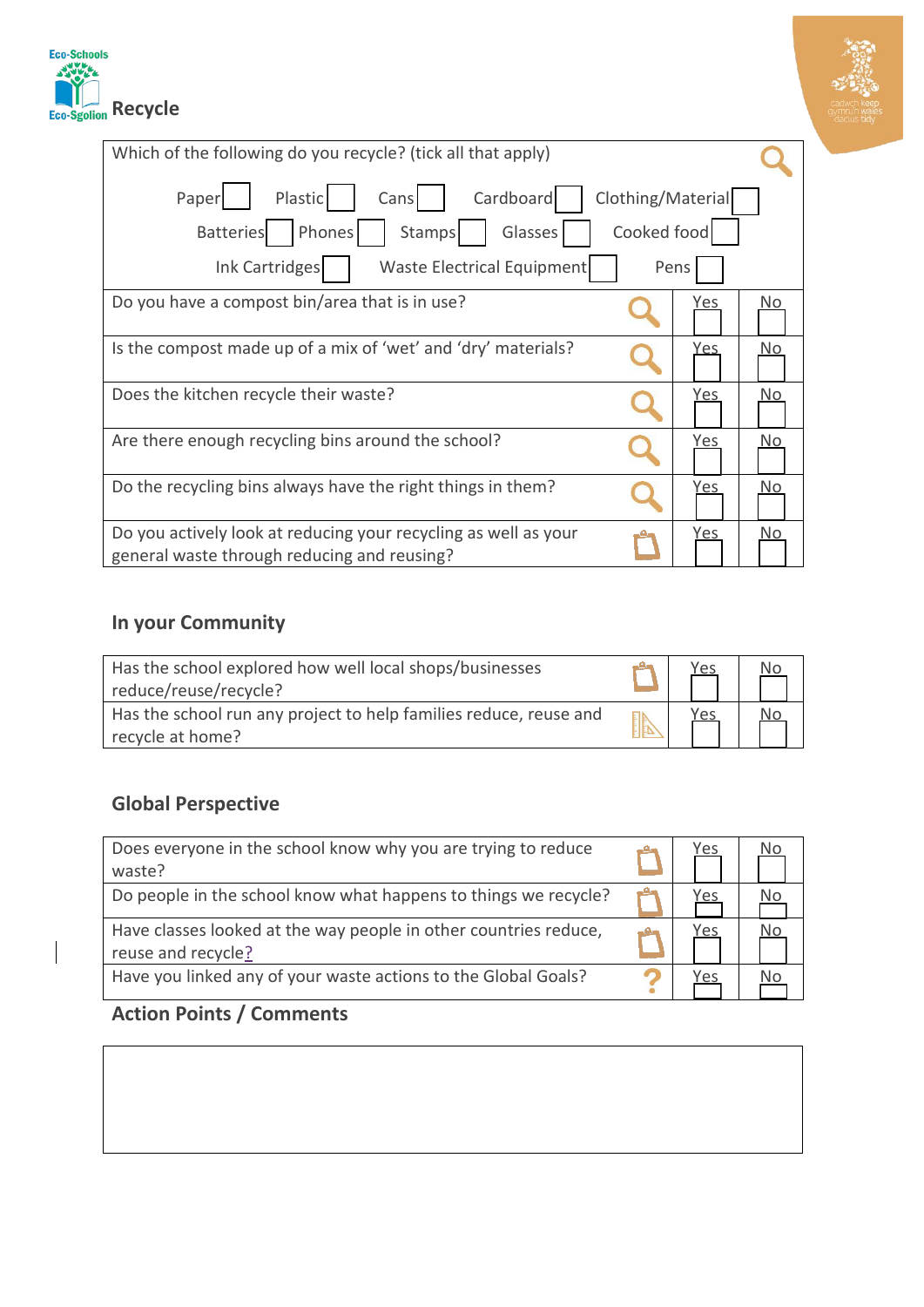



# **Energy**

#### **Around your school**

| Are curtains or blinds fitted at the windows and closed at night?                                           |              | <u>Yes</u> | <u>No</u>      |
|-------------------------------------------------------------------------------------------------------------|--------------|------------|----------------|
| Are windows and doors always kept shut when the heating is on?                                              |              | <u>Yes</u> | <u>No</u>      |
| Are reflector panels fitted behind radiators?                                                               |              | <u>Yes</u> | <u>No</u>      |
| Does each classroom have a thermostat on the radiator so you can<br>turn it down if too hot?                |              | <u>Yes</u> | <u>No</u>      |
| Does each classroom have a thermometer so you can try and keep<br>the temperature at 18 degrees centigrade? |              | <u>Yes</u> | <u>No</u>      |
| If there is a hot water boiler in the staff room, is it switched off<br>when not in use?                    | 7            | <u>Yes</u> | No             |
| Are hot water pipes and tanks properly insulated?                                                           | ?            | <u>Yes</u> | <u>No</u>      |
| Is there insulation in the roof of the school building to reduce heat<br>loss?                              | ?            | <u>Yes</u> | <u>No</u>      |
| Are lights always turned off in empty rooms (even on sensor<br>lights)?                                     |              | Yes        | <b>No</b>      |
| Are lights turned off as soon as there is enough daylight?                                                  |              | <u>Yes</u> | <u>No</u>      |
| Are light switches for lights next to windows labelled, so that they<br>are left off during the day?        |              | <u>Yes</u> | <u>No</u>      |
| If you have sensor lights, are they still turned off if not needed?                                         |              | <u>Yes</u> | <u>No</u>      |
| Are sensor lights on a short enough timer?                                                                  |              | Yes        | <u>No</u>      |
| Are computers switched off when not in use?                                                                 |              | <u>Yes</u> | <u>No</u>      |
| If computers are left on are the monitors turned off to save<br>energy?                                     |              | <u>Yes</u> | <u>No</u>      |
| Are overhead projectors, televisions and videos switched off at the<br>socket when not in use?              |              | <u>Yes</u> | <u>No</u>      |
| Are photocopiers and similar equipment switched off when not in<br>use?                                     |              | <u>Yes</u> | <u>No</u>      |
| In the staff room, is the kettle only filled with as much water is<br>needed?                               | 2            | <u>Yes</u> | <u>No</u>      |
| Does anyone in the school regularly check how much energy is<br>used/saved?                                 | $\mathbb{D}$ | Yes        | N <sub>o</sub> |
|                                                                                                             |              |            |                |
| Has the school investigated possible sources of renewable energy?                                           | 7            | <u>Yes</u> | <u>No</u>      |
| If you have renewable energy, does everyone in school know that                                             |              | Yes        | <b>No</b>      |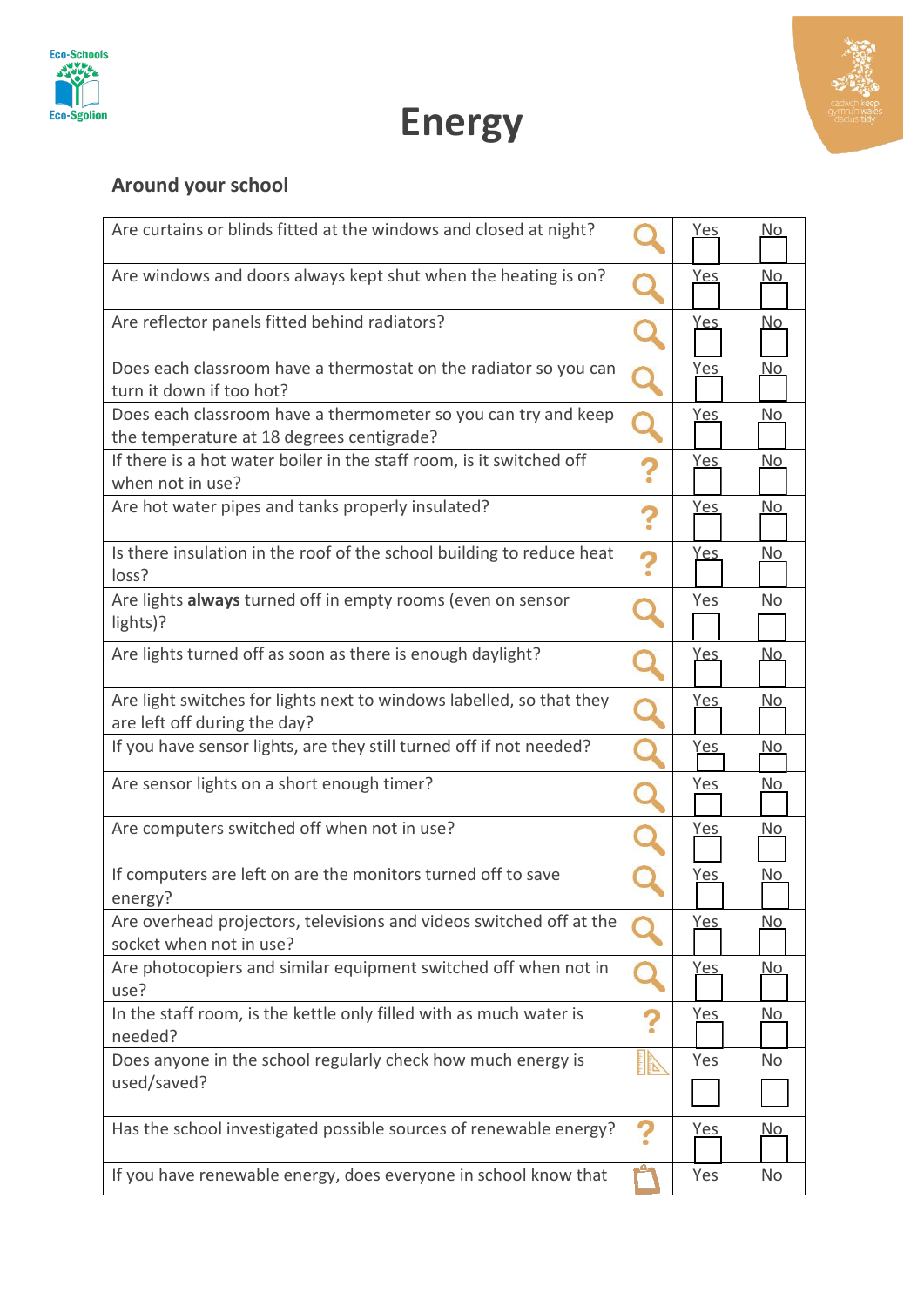

#### **In your Community:**

| Have you undertaken a home energy audit to help families reduce<br>energy use?               | Yes | No. |
|----------------------------------------------------------------------------------------------|-----|-----|
| Do you share tips and ideas with the local community for reducing<br>their energy footprint? | Yes | No  |
| Have you looked into or are you part of any community energy<br>programmes?                  | Yes | No  |

#### **Global Perspective:**

| Is everyone aware of how saving energy helps our planet?                                       | Yes |  |
|------------------------------------------------------------------------------------------------|-----|--|
| Do most pupils understand what Global Warming is and how we<br>impact on our planet's climate? | 'es |  |
| Have pupils investigated the impacts of Climate Change on people<br>globally?                  | Yes |  |
| Have you linked any of your energy actions to the Global Goals?                                | Yes |  |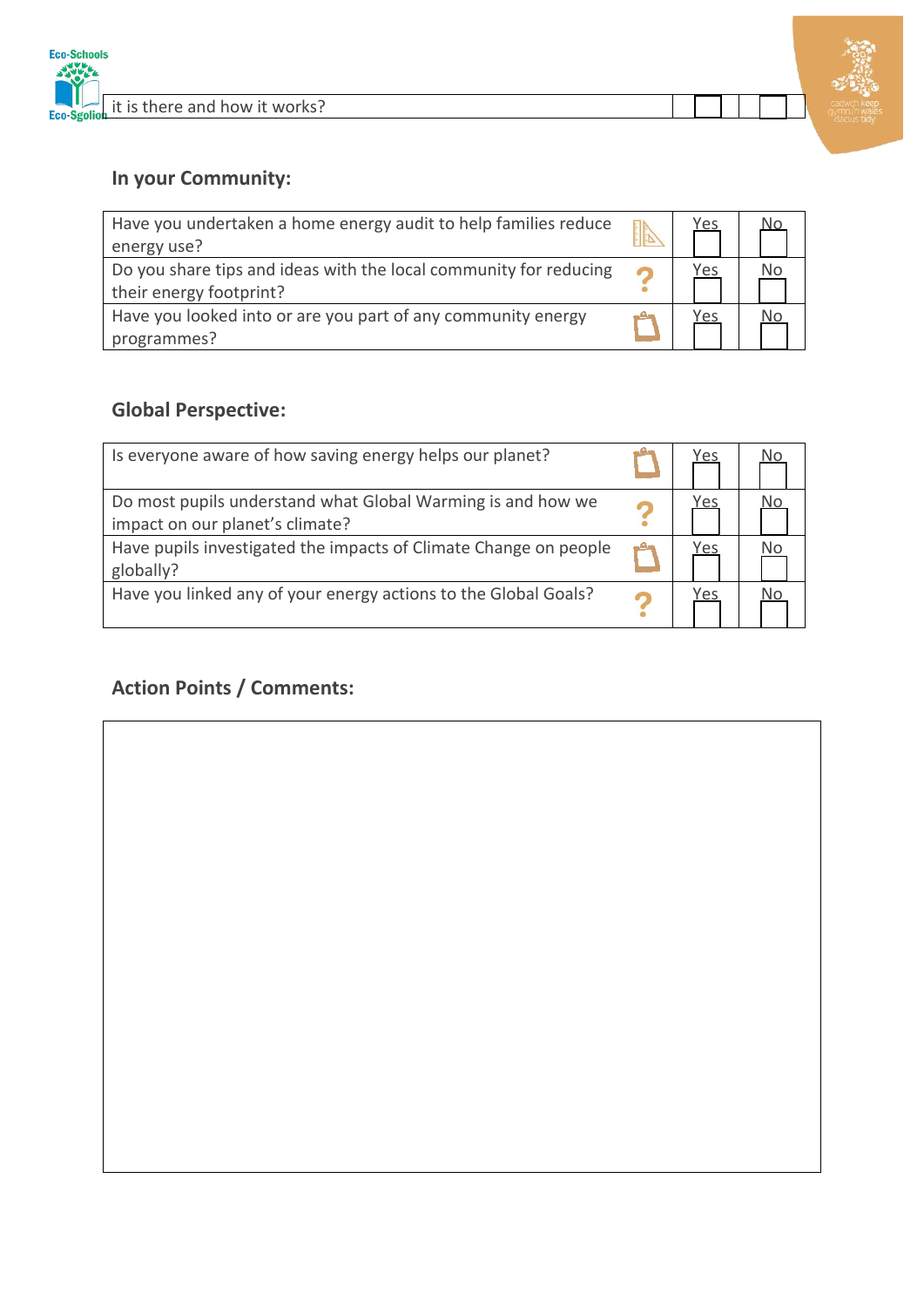



### **Water**

### **Around your school**

| Is there a water meter to record water use in school?                                                                     | Yes        | N <sub>o</sub> |
|---------------------------------------------------------------------------------------------------------------------------|------------|----------------|
| Does anyone check how much water is being used/saved?                                                                     | <u>Yes</u> | No             |
| Is the school free from dripping taps?                                                                                    | Yes        | <b>No</b>      |
| Do pupils always turn the taps off fully?                                                                                 | <u>Yes</u> | No             |
| Are the toilets designed to reduce water loss with a low-volume<br>flush?                                                 | <u>Yes</u> | <u>No</u>      |
| If not, do you have water saving devices in the toilet cisterns?<br>e.g. a Hippo bag or bottles filled with water         | <u>Yes</u> | No             |
| Do the urinals flush only on request or only during school hours<br>rather than constantly?                               | <u>Yes</u> | <u>No</u>      |
| If you have push taps, do they dispense the right amount of water at<br>the right speed?                                  | <u>Yes</u> | N <sub>o</sub> |
| Do you have a water butt to collect rainwater for watering plants?                                                        | <u>Yes</u> | No             |
| Is rain water collected and used for anything else around the<br>school? e.g. Flushing toilets or maintaining pond levels | <u>Yes</u> | No.            |
| Do pupils only fill their water bottles with as much as they need?                                                        | <u>Yes</u> | No             |
| Does your canteen always use the dishwasher/ washing machine<br>fully-loaded?                                             | <u>Yes</u> | <u>No</u>      |
| Does the canteen always put the plug in the sink when washing<br>vegetables?                                              | <u>Yes</u> | <u>No</u>      |
| Do pupils learn about why we need to save water in Wales and the<br>process involved in getting clean water to our taps?  | <u>Yes</u> | No             |

### **In your Community**

| Have pupils investigated the potential sources of water pollution?                                                                    | Yes | No |
|---------------------------------------------------------------------------------------------------------------------------------------|-----|----|
| Have pupils investigated how they can save water at home?                                                                             | Yes | No |
| Have you investigated how to reduce the risk of flooding by reducing<br>rainwater run-off or increasing vegetation in your community? | Yes | No |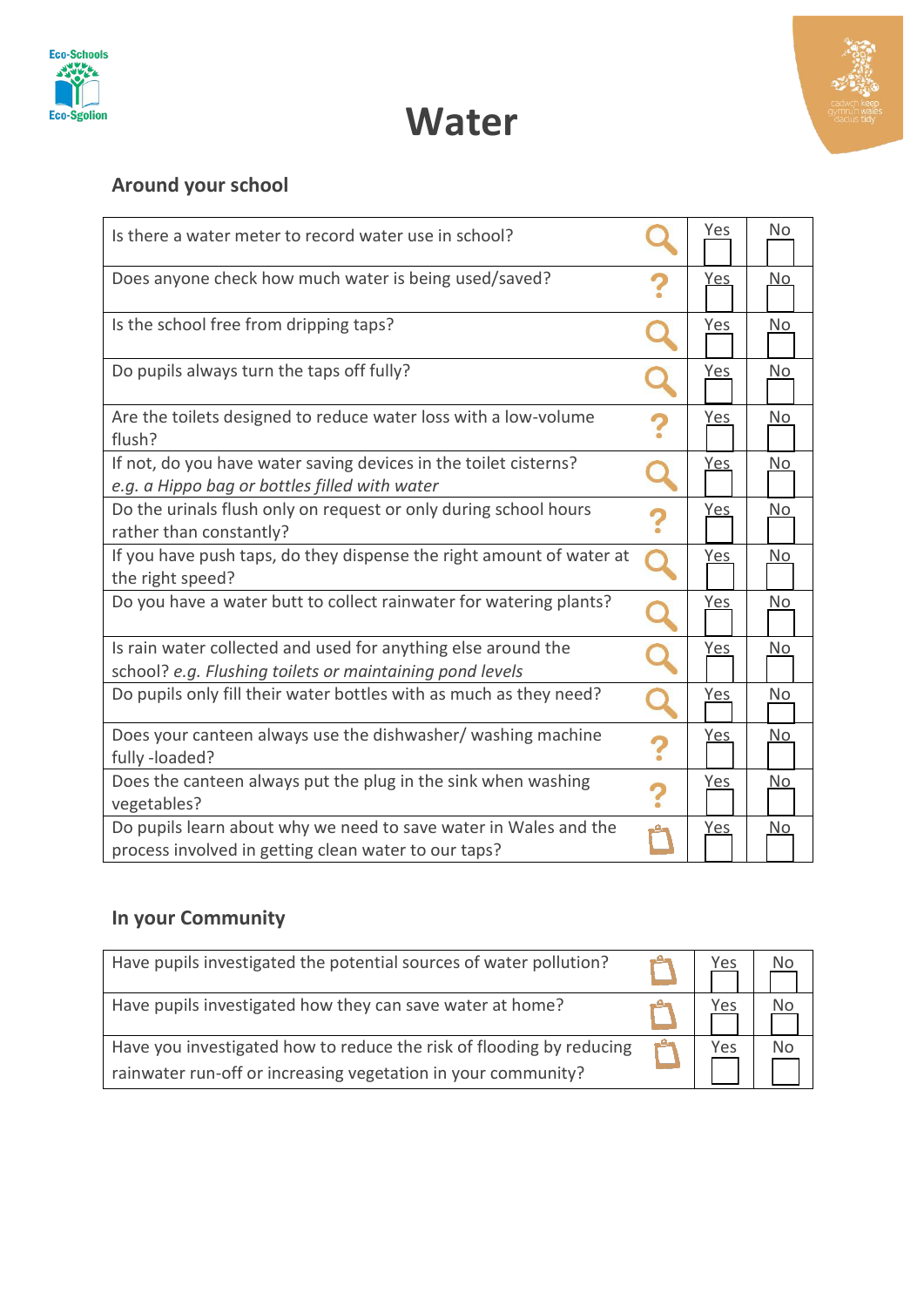



| Do you learn about issues surrounding the availability of water and    |  | Yes | N <sub>0</sub> |  |
|------------------------------------------------------------------------|--|-----|----------------|--|
| sanitation in other countries?                                         |  |     |                |  |
| Do you learn about the need to protect the oceans, fish and all living |  | Yes | No             |  |
| creatures that live in them?                                           |  |     |                |  |
| Does the school have links with any national water based               |  | Yes | No             |  |
| organisations, such as Water Aid?                                      |  |     |                |  |
| Have you investigated the 'hidden' water in food and products and      |  | Yes | N <sub>0</sub> |  |
| which things we consume use the most water globally?                   |  |     |                |  |
| Have you linked any of your water actions to the Global Goals?         |  | Yes | Nο             |  |
|                                                                        |  |     |                |  |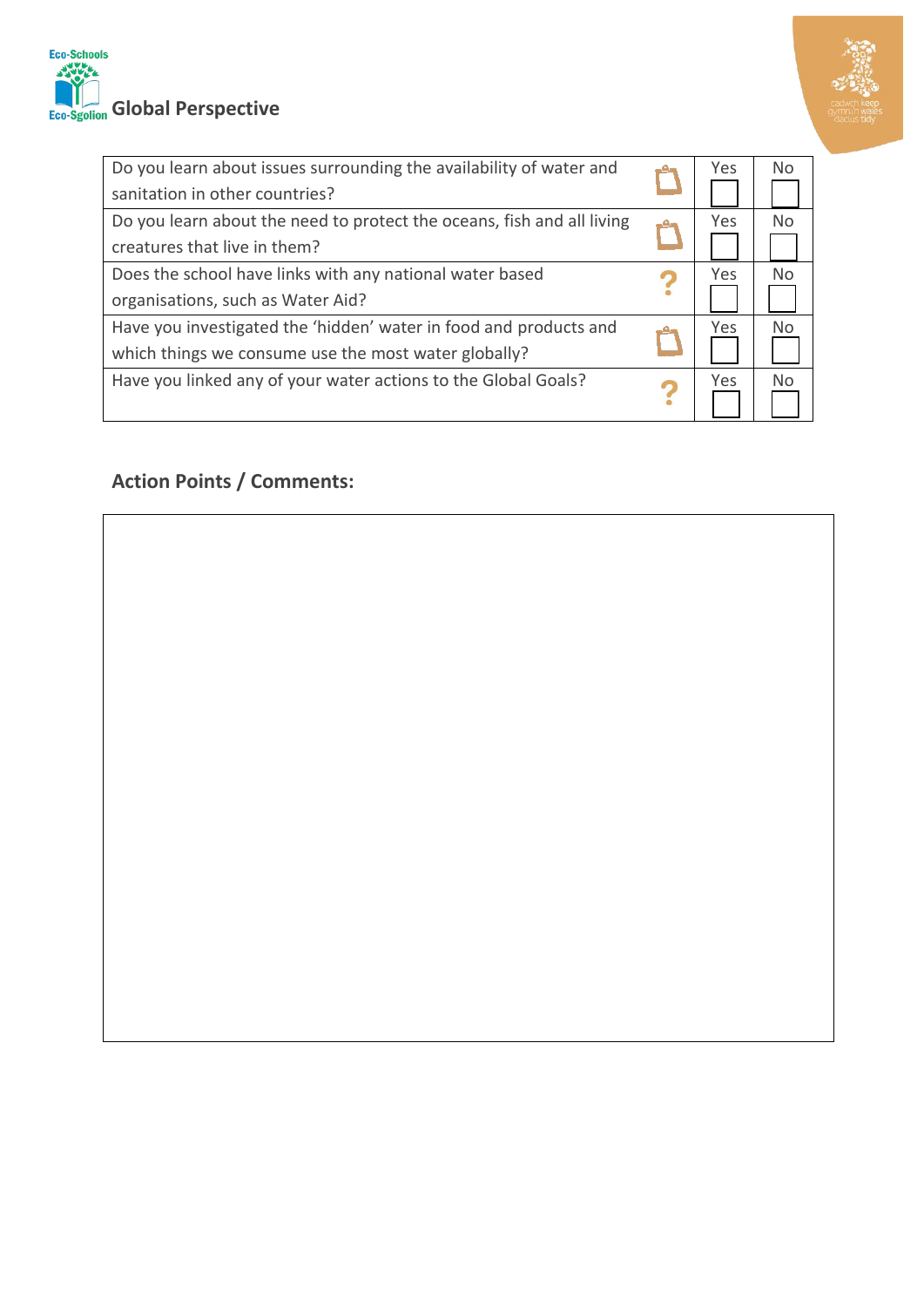

## **School Grounds**



#### **Around your school**

| Are there games painted on the playground?                                                                         | 'es        | No. |
|--------------------------------------------------------------------------------------------------------------------|------------|-----|
| Are there murals, mosaics, sculptures or other artwork?                                                            | <u>Yes</u> | No. |
| Are there lots of different surfaces to feel, touch and explore?                                                   | Yes        | No. |
| Are there plenty of things for climbing and balancing on, jumping and<br>swinging from?                            | Yes        | No. |
| Are there quiet, shady places to sit and talk?                                                                     | Yes        | No. |
| Do you grow your own vegetables or fruit in the school grounds?                                                    | Yes        | No. |
| Does the school recycle garden or fruit/vegetable waste in a<br>composter or wormery?                              | Yes        | No. |
| Do you have an outdoor classroom/log circle area?                                                                  | <u>Yes</u> | No. |
| Do you have friendship stops or buddy benches?                                                                     | Yes        | No. |
| Is outdoor learning a priority across the year groups?                                                             | Yes        | No. |
| Do all pupils have the opportunity to suggest what changes or new<br>things they would like in the school grounds? | Yes        | No. |

### **In your Community**

| Do parents and members of the wider school community help with<br>improvements to the school grounds? | Yes | No |
|-------------------------------------------------------------------------------------------------------|-----|----|
| Do you support a local park/ green space / allotment?                                                 |     |    |

#### **Global Perspective**

| Are there games from other countries for pupils to play?                                                                              | Yes | No. |
|---------------------------------------------------------------------------------------------------------------------------------------|-----|-----|
| If using compost, do you always use peat-free compost?                                                                                | Yes | No  |
| Are sustainable products used for the outside furniture and play<br>equipment? For example picnic benches that are made from recycled | Yes | Nο  |
| plastic, planters that are made from recycled items and wooden items<br>made from FSC certified timber.                               |     |     |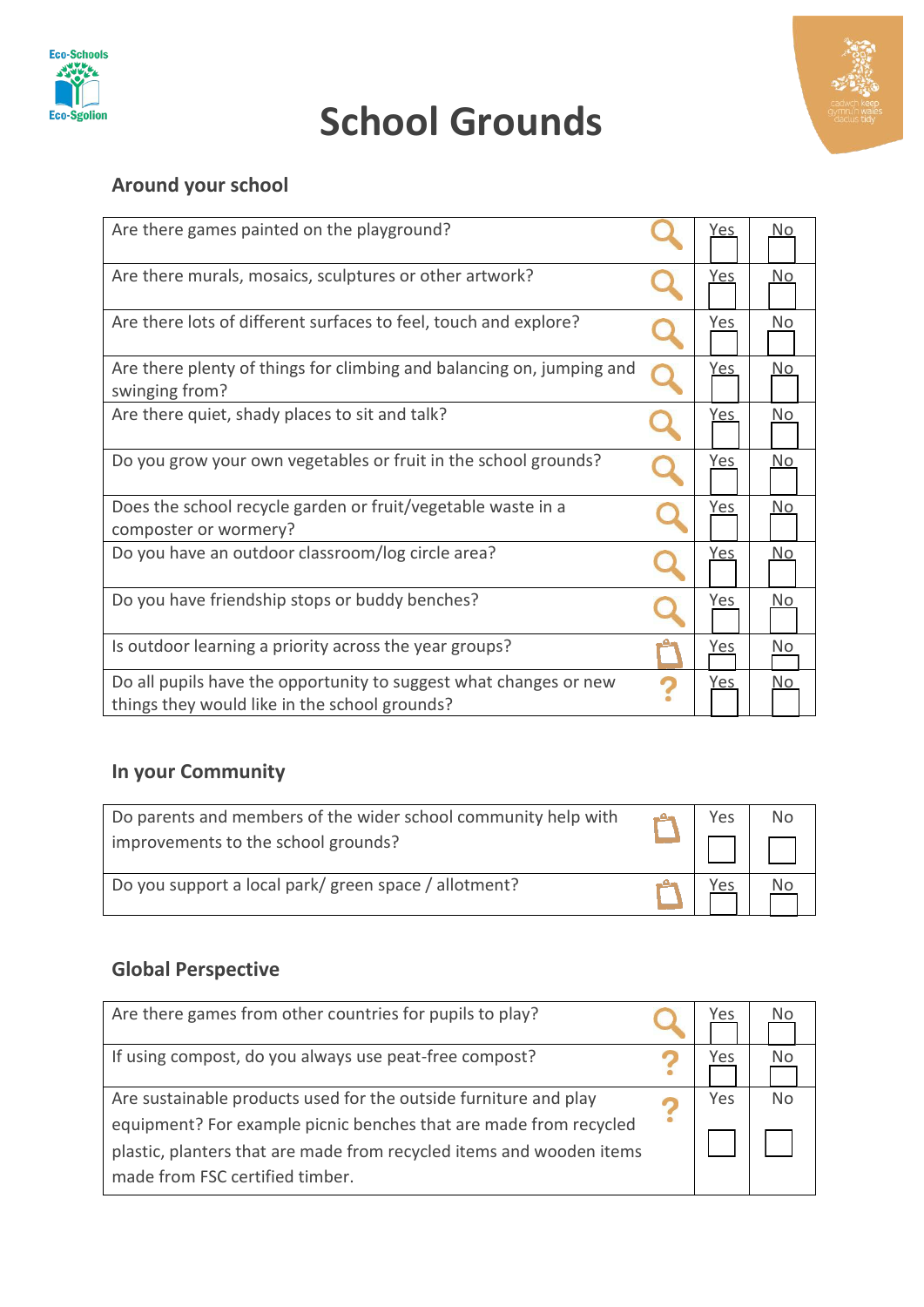

Have you linked any of your school grounds actions to the Global Goals?



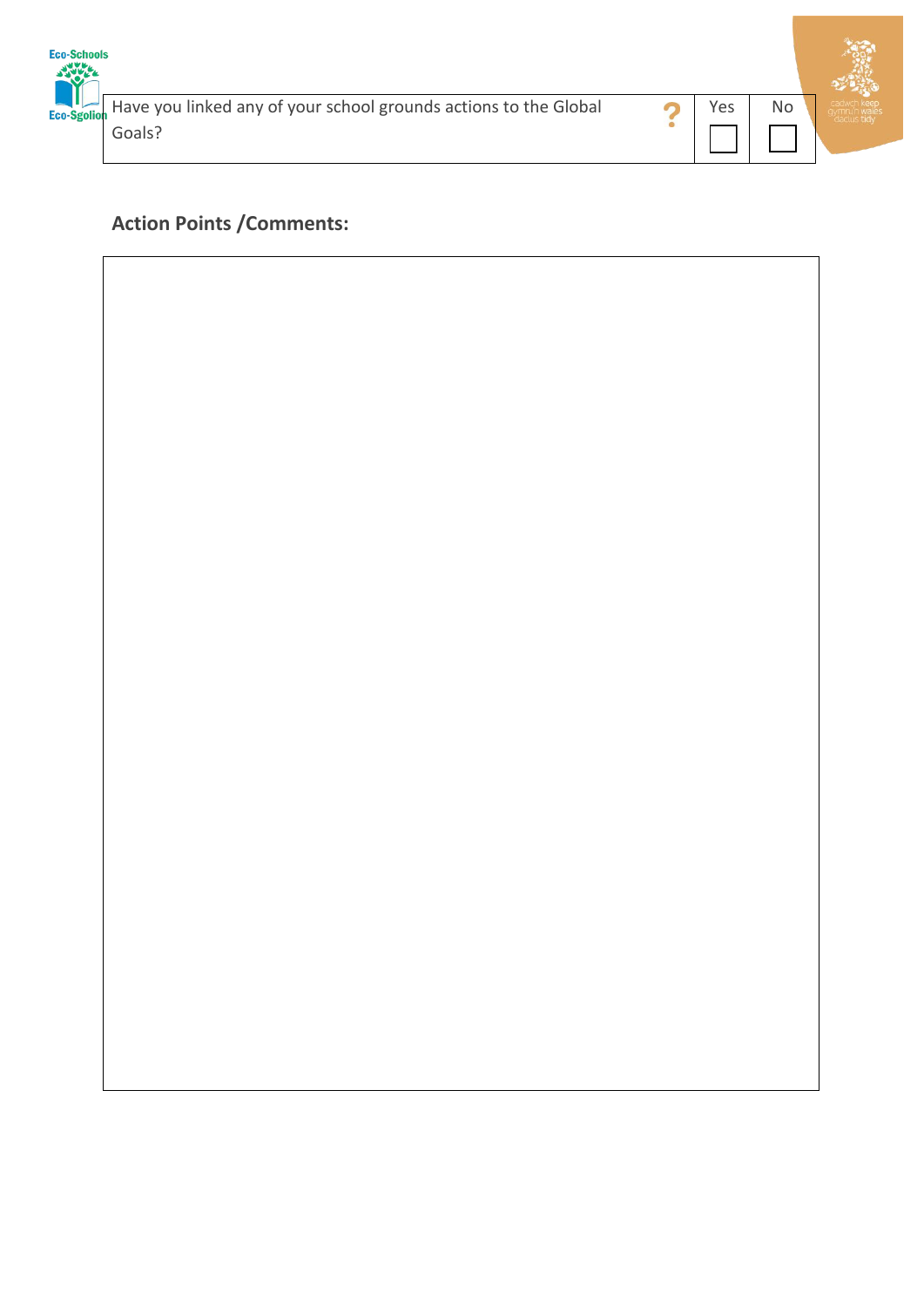

# **Biodiversity**



### **Around your school**

| Does your school provide any of the following for wildlife? | Yes | <b>No</b> |
|-------------------------------------------------------------|-----|-----------|
| <b>Trees</b>                                                |     |           |
| Hedgerow                                                    |     |           |
| Pollinator friendly native plants                           |     |           |
| A pond                                                      |     |           |
| A marshy / bog area                                         |     |           |
| A native wild flower area                                   |     |           |
| Log Piles                                                   |     |           |
| <b>Stone Piles</b>                                          |     |           |
| Uncut 'wild' areas                                          |     |           |
| <b>Bird boxes</b>                                           |     |           |
| Water baths                                                 |     |           |
| Perching posts                                              |     |           |
| <b>Bird feeders</b>                                         |     |           |
| Bat boxes                                                   |     |           |
| Bug hotel                                                   |     |           |
| Hedgehog home                                               |     |           |
| Berry / nut bearing plants                                  |     |           |
| Butterfly friendly native plants                            |     |           |
| Reptile Hibernacula                                         |     |           |

| Are the school grounds free from herbicides and pesticides?         | <u>Yes</u> | N <sub>O</sub> |
|---------------------------------------------------------------------|------------|----------------|
| If present do you avoid cutting trees/ brambles during bird nesting | Yes        | No.            |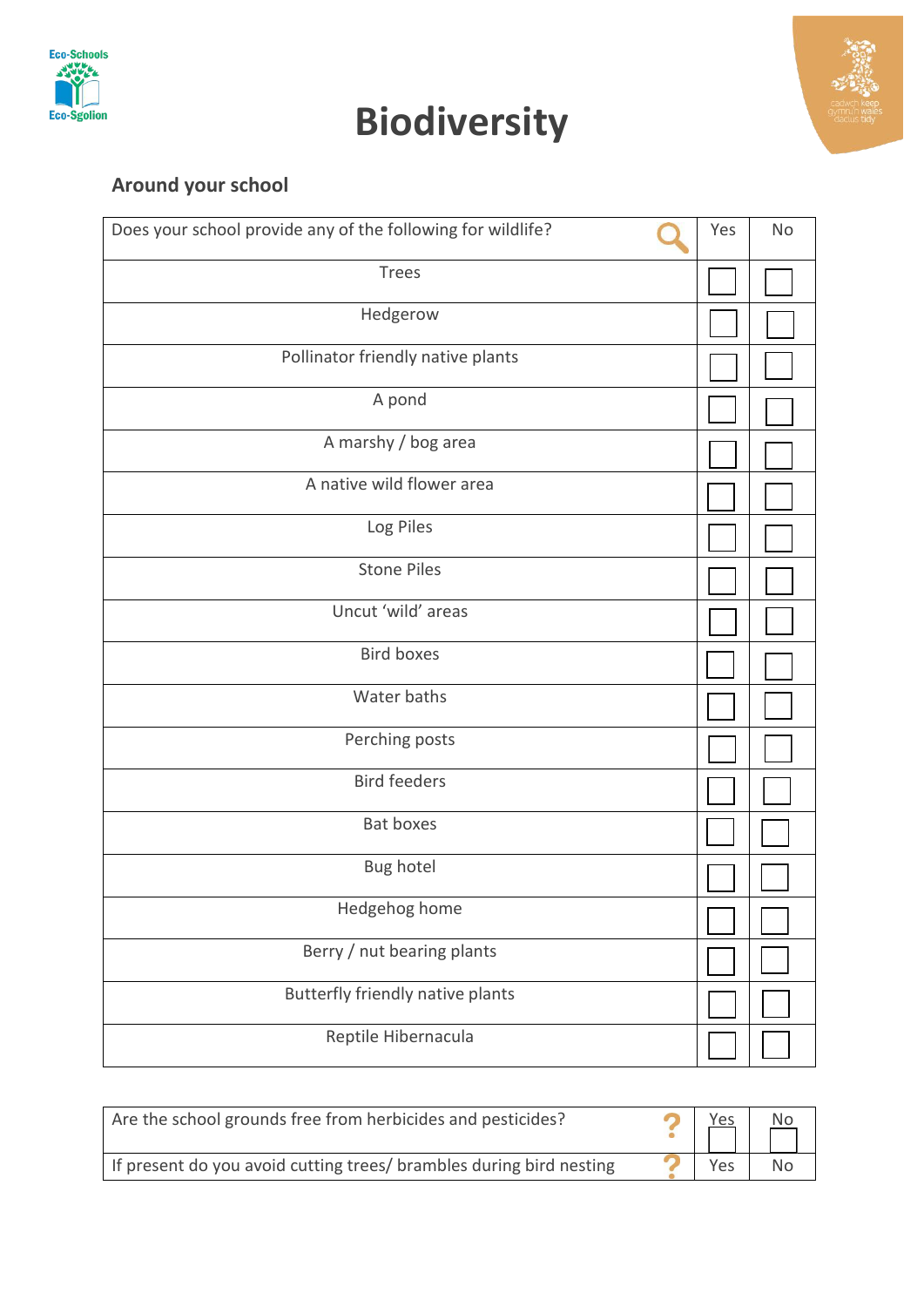| <b>Eco-Schools</b> |                                                                                  |     |                | $\mathbf{z}$ |
|--------------------|----------------------------------------------------------------------------------|-----|----------------|--------------|
| Eco-Sgolior        | season?                                                                          |     |                |              |
|                    | Do pupils regularly have the opportunity to observe and/or                       | Yes | N <sub>o</sub> |              |
|                    | experience nature and wildlife in different ways in the school<br>grounds?       |     |                |              |
|                    | Are there interpretive boards / information available regarding the<br>wildlife? | Yes | N <sub>o</sub> |              |
|                    | Do you keep a record of the wildlife spotted in your grounds?                    | Yes | No.            |              |
|                    | Have you checked your school grounds for any invasive species?                   | Yes | No.            |              |

**CONTROL**<br>CONTROL RECEPTION WATERS

#### **Around your Community**

| Do you visit any local sites outside of school to observe / experience<br>nature and wildlife? | Yes | <b>No</b> |
|------------------------------------------------------------------------------------------------|-----|-----------|
| Have you helped improve the biodiversity at a local site outside of<br>school?                 | Yes | No        |
| Are pupils aware of the loss of biodiversity on a local level?                                 | Yes |           |

#### **Global Perspective**

| Have you participated in a national wildlife survey? For example the                                                                                                | Yes | N <sub>0</sub> |
|---------------------------------------------------------------------------------------------------------------------------------------------------------------------|-----|----------------|
| RSPB Big Schools Birdwatch or the Big Butterfly Count.                                                                                                              |     |                |
| Are students aware of the loss of biodiversity on a global level?                                                                                                   | Yes |                |
| Have you done anything to prevent biodiversity loss on a global scale?<br>For example investigated sustainable palm oil production or worked<br>with Size of Wales. | Yes | No             |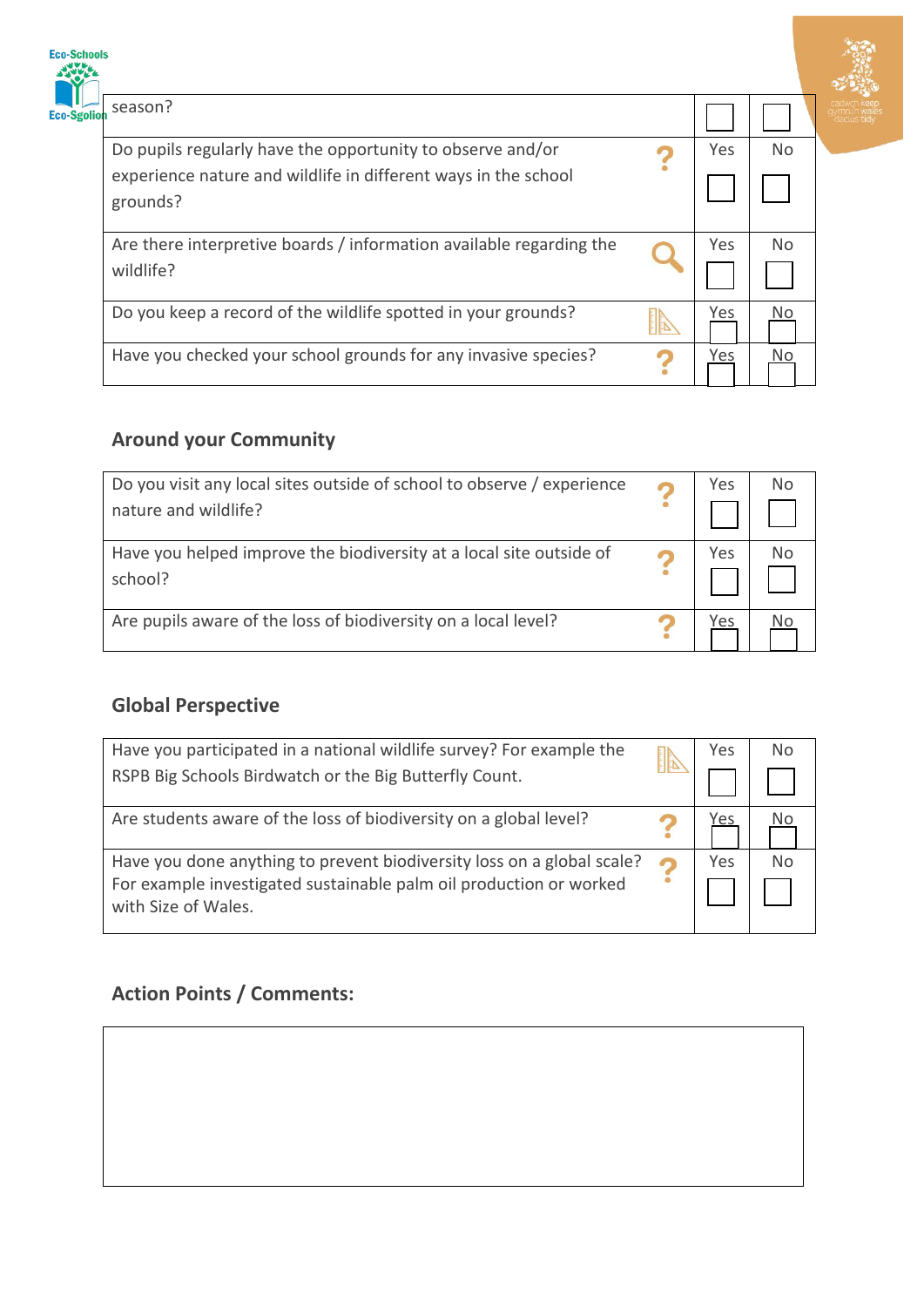

**Transport**



### **Around your school**

| Do most pupils walk, cycle, scoot or catch the bus to school?                                              | IN | <u>Yes</u> | <u>No</u>      |
|------------------------------------------------------------------------------------------------------------|----|------------|----------------|
| Do you survey how people travel to school?                                                                 |    | <u>Yes</u> | No.            |
| Is there somewhere dry and safe to store bikes?                                                            |    | <u>Yes</u> | No.            |
| Does the school provide cycle instruction for pupils?                                                      |    | <u>Yes</u> | No.            |
| Do you hold regular walk or cycle to school events/days?                                                   |    | Yes        | No.            |
| Is it safe to walk or cycle to school?                                                                     |    | Yes        | No.            |
| Do cars park legally away from the entrance to the school?                                                 |    | <u>Yes</u> | <u>No</u>      |
| Is the school car park a safe place for pedestrians?                                                       |    | <u>Yes</u> | N <sub>o</sub> |
| Do the teachers share lifts wherever possible?                                                             |    | <u>Yes</u> | <u>No</u>      |
| Where cars are used do they bring more than 1 person to school?                                            |    | <u>Yes</u> | No.            |
| If pupils are collected in cars, do the drivers make sure that they turn<br>their engine off when waiting? |    | <u>Yes</u> | <u>No</u>      |
| If pupils are dropped off/collected by bus do buses make sure that                                         |    | <u>Yes</u> | No.            |
| they turn their engine off when waiting?                                                                   |    |            |                |
| Do any school vehicles use alternative energy e.g. Electricity or<br>vegetable oil?                        |    | <u>Yes</u> | No.            |

#### **Around your Community**

| Do you try to source fruit for tuck locally and in season?           | 'es |  |
|----------------------------------------------------------------------|-----|--|
| Does the kitchen try to source food locally?                         | 'es |  |
| Does the school order supplies in bulk to avoid too many deliveries? | 'es |  |
| Has the school run any projects to help families reduce car use?     | /es |  |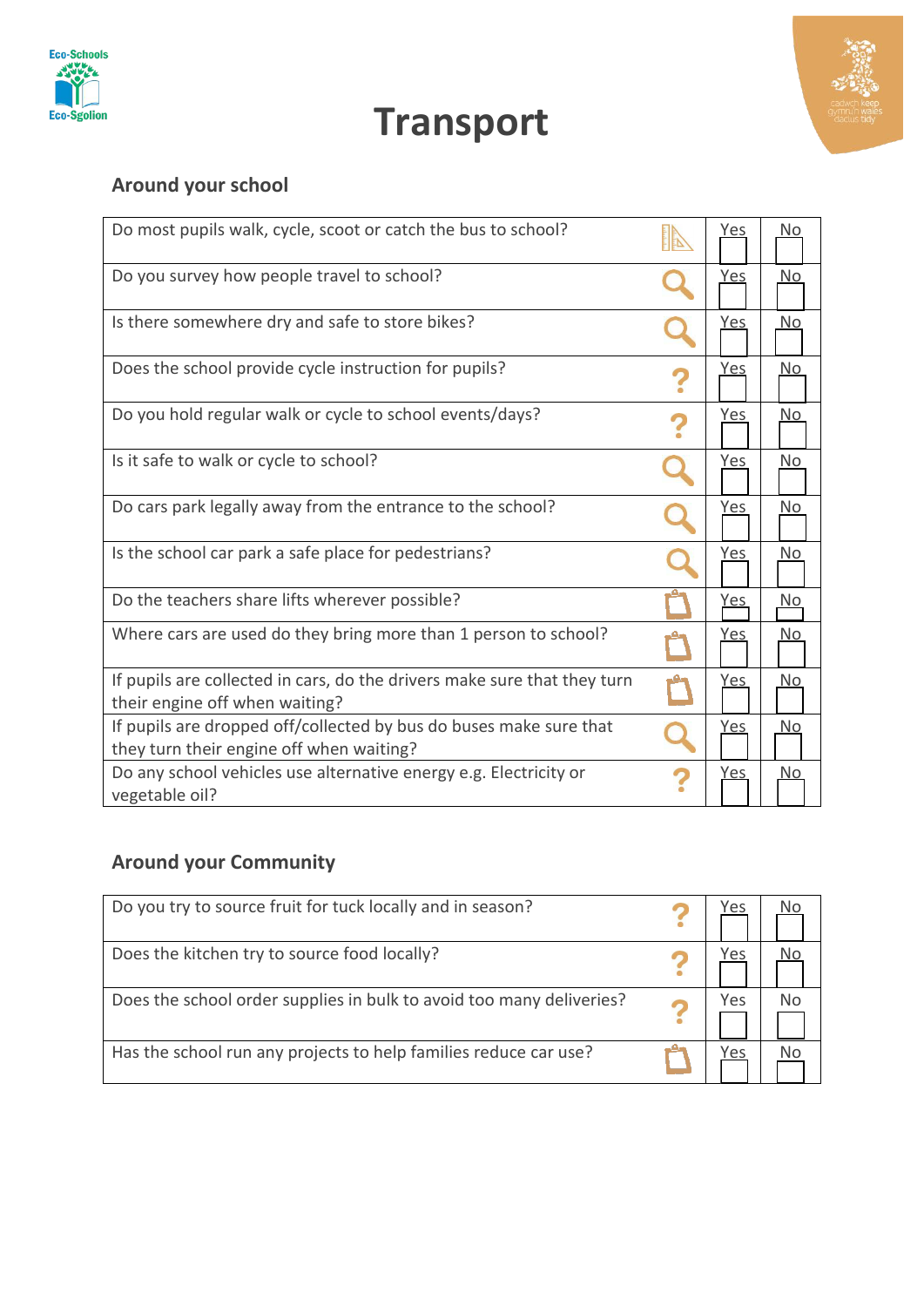

### Eco-Schools Eco-Sgolion Global Perspective:

| Do you learn about about food production and food miles?                     | 'es |    |
|------------------------------------------------------------------------------|-----|----|
| Have pupils looked at the global impact of air pollution?                    | 'es |    |
| Has the school investigated methods of transportation in other<br>countries? | Yes | N٥ |
| Have you linked any of your transport actions to the Global Goals?           | 'es |    |

| Percentage of pupils and staff currently not travelling by car: |  |
|-----------------------------------------------------------------|--|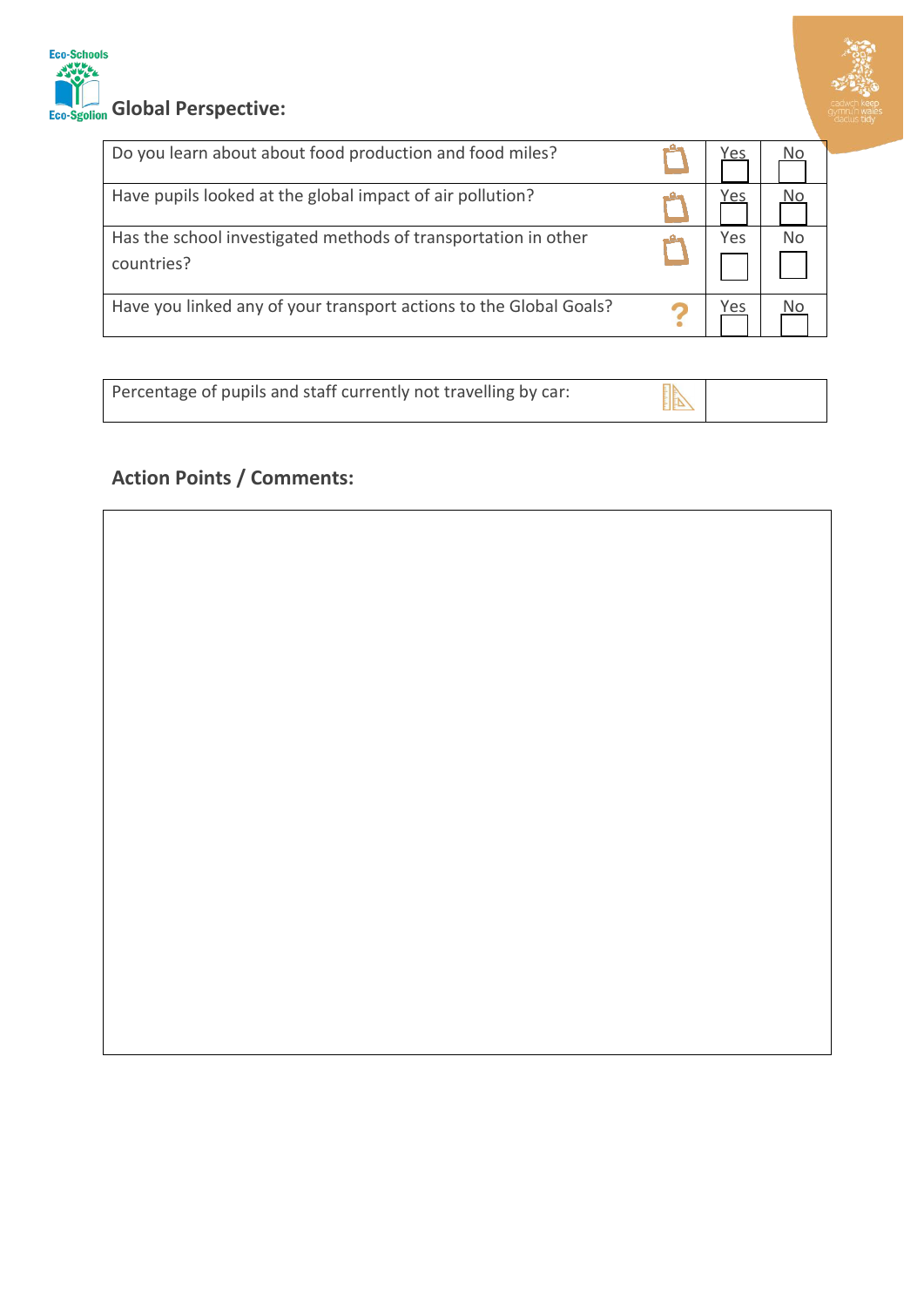

# **Health, Wellbeing and Food**

#### **Around your school**

| Do you have a fruit tuck shop that is run by pupils?                                                                                         |   | <u>Yes</u>  | <u>No</u>      |
|----------------------------------------------------------------------------------------------------------------------------------------------|---|-------------|----------------|
| Are pupils encouraged to bring fruit for break?                                                                                              |   | <u>Yes</u>  | No             |
| Do most pupils who bring a packed lunch have at least 2 pieces of fruit<br>or vegetables?                                                    |   | <u>Yes</u>  | <u>No</u>      |
| Does the school canteen always have a healthy option?                                                                                        |   | <u>Yes</u>  | No             |
| Does the school canteen avoid chips for at least 3 days a week?                                                                              |   | <u>Yes</u>  | <u>No</u>      |
| Do pupils have the opportunity to suggest what they would like to<br>include in the dinner/canteen menu?                                     |   | <u>Yes</u>  | <u>No</u>      |
| Is there free drinking water available all day?                                                                                              |   | <u>Yes</u>  | No             |
| Are pupils allowed to have water during lesson times?                                                                                        |   | <u>Yes</u>  | No             |
| Do you link your Healthy Schools and Eco Schools targets together?                                                                           |   | <u>Yes</u>  | <u>No</u>      |
| Do all pupils get to experience growing and then eating their own<br>food?                                                                   |   | <u>Yes</u>  | No             |
| Does the school use environmentally friendly cleaning products?                                                                              | ? | <u>Yes</u>  | <u>No</u>      |
| Is there a fitness programme established in the school?                                                                                      | ? | <u>Yes</u>  | <u>No</u>      |
| Do pupuils have an opportunity to care for and look after animals in<br>school?                                                              |   | Yes         | N <sub>o</sub> |
| Have measures been put in place to help with staff wellbeing?                                                                                |   | <u>Yes,</u> | <u>No</u>      |
| Are pupils given the opportunity to take part in any activities to help<br>pupil wellbeing? E.g mindfullness, tai chi, active dance classes. |   | Yes         | <u>No</u>      |
| Does the school provide a peer mentoring or buddy scheme?                                                                                    |   | <u>Yes</u>  | <u>No</u>      |

#### **Around your Community**

| Do pupils visit shops/restaurants in the local community to learn about $\begin{bmatrix} 0 \\ 1 \end{bmatrix}$<br>food production or invite them in to school? | Yes |  |
|----------------------------------------------------------------------------------------------------------------------------------------------------------------|-----|--|
| Are pupils involved with any wellbeing based projects in the<br>community, such as visiting nursing homes?                                                     | Yes |  |